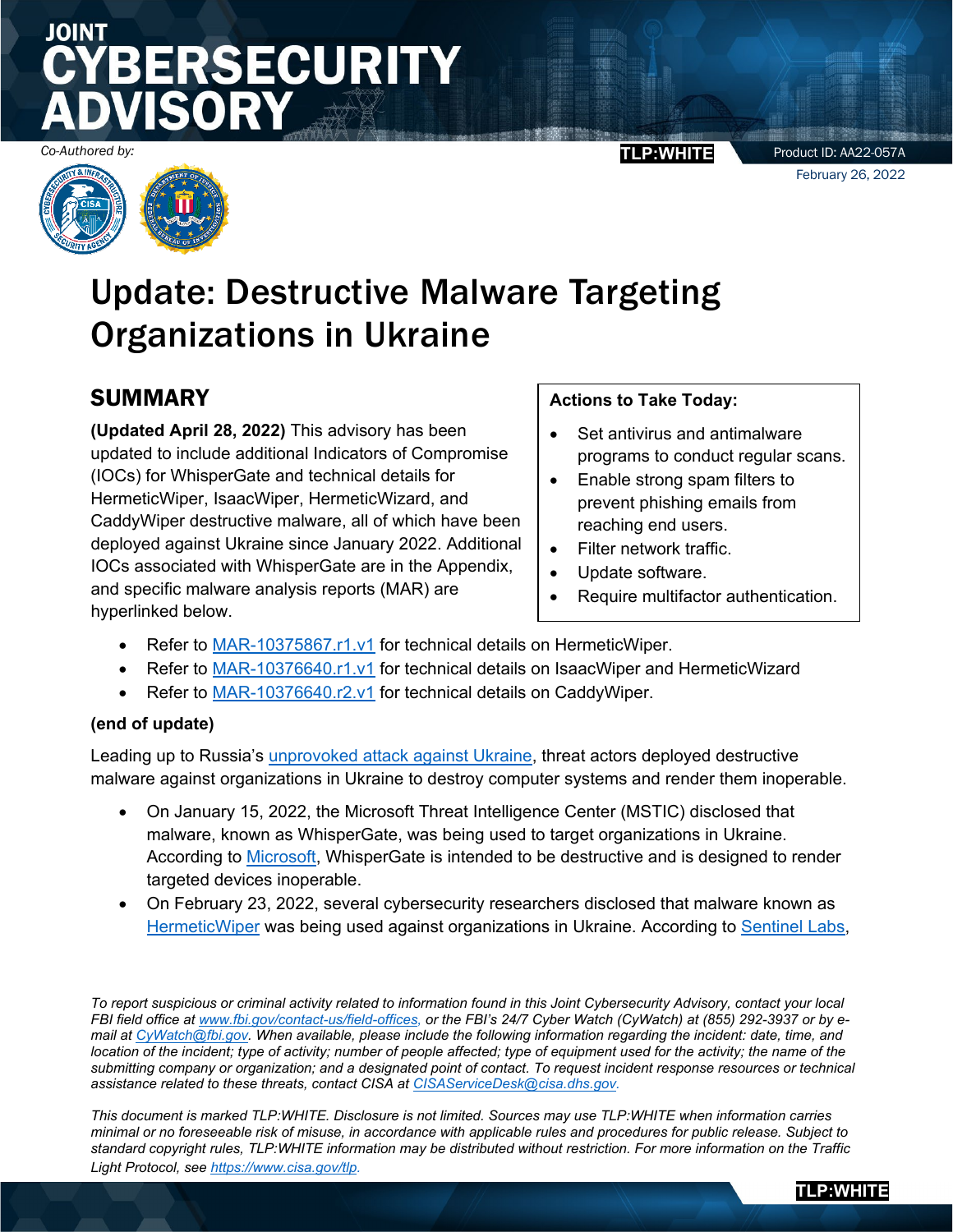#### CISA | FBI **TLP:WHITE**

Destructive malware can present a direct threat to an organization's daily operations, impacting the availability of critical assets and data. Further disruptive cyberattacks against organizations in Ukraine are likely to occur and may unintentionally spill over to organizations in other countries. Organizations should increase vigilance and evaluate their capabilities encompassing planning, preparation, detection, and response for such an event.

This joint Cybersecurity Advisory (CSA) between the Cybersecurity and Infrastructure Security Agency (CISA) and Federal Bureau of Investigation (FBI) provides information on WhisperGate and HermeticWiper malware as well as open-source indicators of compromise (IOCs) for organizations to detect and prevent the malware. Additionally, this joint CSA provides recommended guidance and considerations for organizations to address as part of network architecture, security baseline, continuous monitoring, and incident response practices.

## TECHNICAL DETAILS

Threat actors have deployed destructive malware, including both WhisperGate and HermeticWiper, against organizations in Ukraine to destroy computer systems and render them inoperable. Listed below are high-level summaries of campaigns employing the malware. CISA recommends organizations review the resources listed below for more in-depth analysis and see the Mitigation section for best practices on handling destructive malware.

On January 15, 2022, Microsoft announced the identification of a sophisticated malware operation targeting multiple organizations in Ukraine. The malware, known as WhisperGate, has two stages that corrupts a system's master boot record, displays a fake ransomware note, and encrypts files based on certain file extensions. **Note:** although a ransomware message is displayed during the attack, Microsoft highlighted that the targeted data is destroyed, and is not recoverable even if a ransom is paid. See Microsoft's blog on [Destructive malware targeting Ukrainian organizations](https://www.microsoft.com/security/blog/2022/01/15/destructive-malware-targeting-ukrainian-organizations/) for more information and see the IOCs in table 1.

| <b>Name</b> | <b>File Category</b> | File Hash                                                            | Source                           |
|-------------|----------------------|----------------------------------------------------------------------|----------------------------------|
| WhisperGate | stage1.exe           | a196c6b8ffcb97ffb276d04f354696e2391<br>311db3841ae16c8c9f56f36a38e92 | <b>Microsoft</b><br><b>MSTIC</b> |
| WhisperGate | stage2.exe           | dcbbae5a1c61dbbbb7dcd6dc5dd1eb1169f<br>5329958d38b58c3fd9384081c9b78 | <b>Microsoft</b><br><b>MSTIC</b> |

| Table 1: IOCs associated with WhisperGate |  |  |
|-------------------------------------------|--|--|
|-------------------------------------------|--|--|

*(Updated April 28, 2022) See Appendix: Additional IOCs associated with WhisperGate.*

On February 23, 2022, cybersecurity researchers disclosed that malware known as HermeticWiper was being used against organizations in Ukraine. According to Sentinel Labs, the malware targets Windows devices, manipulating the master boot record and resulting in subsequent boot failure.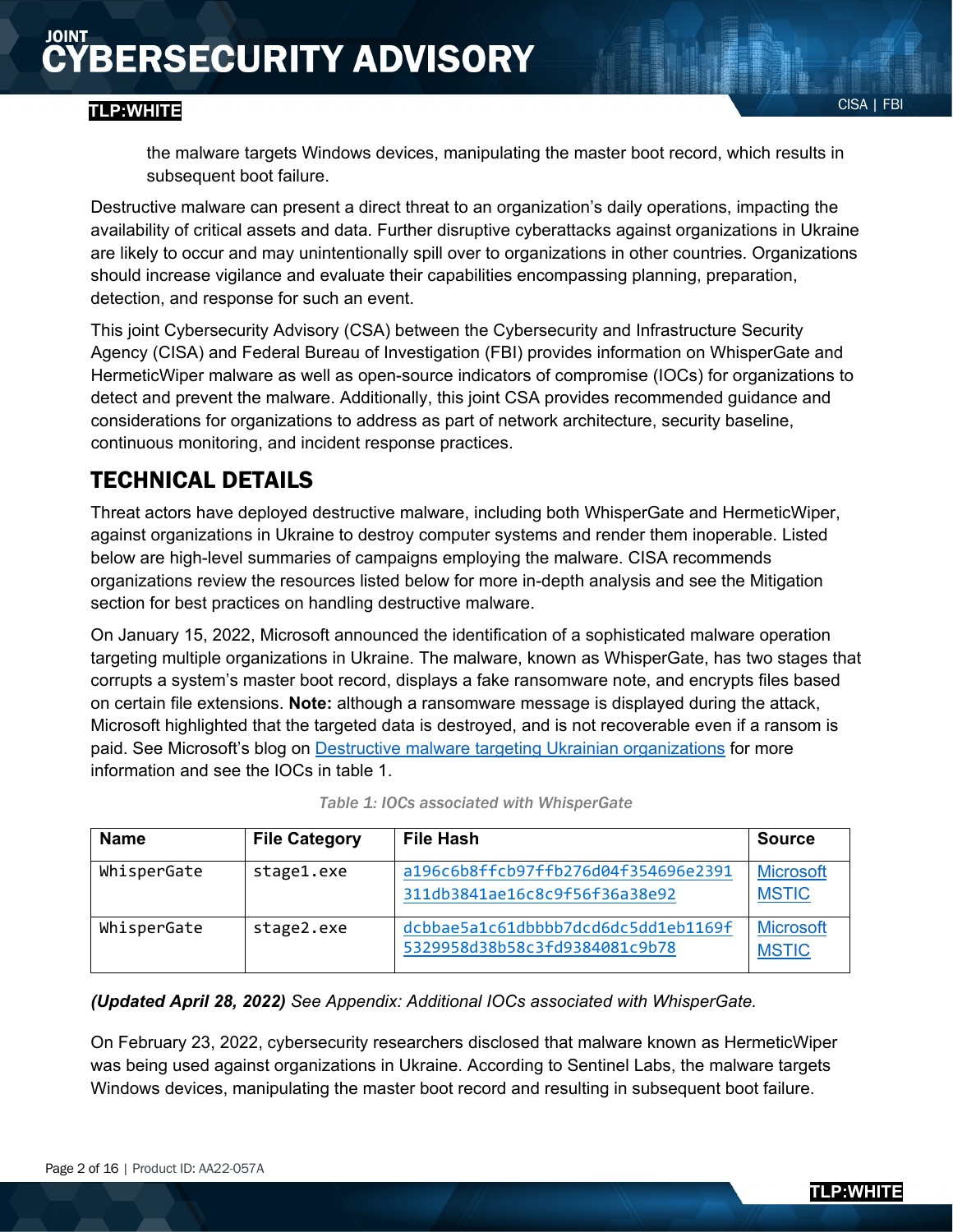- ESET Research Tweet: Breaking. #ESETResearch discovered a new data wiper malware [used in Ukraine today. ESET telemetry shows that it was installed on hundreds of machines in](https://twitter.com/ESETresearch/status/1496581903205511181)  [the country.](https://twitter.com/ESETresearch/status/1496581903205511181)
- Sentinel Labs: [HermeticWiper | New Destructive Malware Used In Cyber Attacks on Ukraine](https://www.sentinelone.com/labs/hermetic-wiper-ukraine-under-attack/)
- Broadcom Software's Symantec Threat Hunter Team: [Ukraine: Disk-wiping Attacks Precede](https://symantec-enterprise-blogs.security.com/blogs/threat-intelligence/ukraine-wiper-malware-russia)  [Russian Invasion](https://symantec-enterprise-blogs.security.com/blogs/threat-intelligence/ukraine-wiper-malware-russia)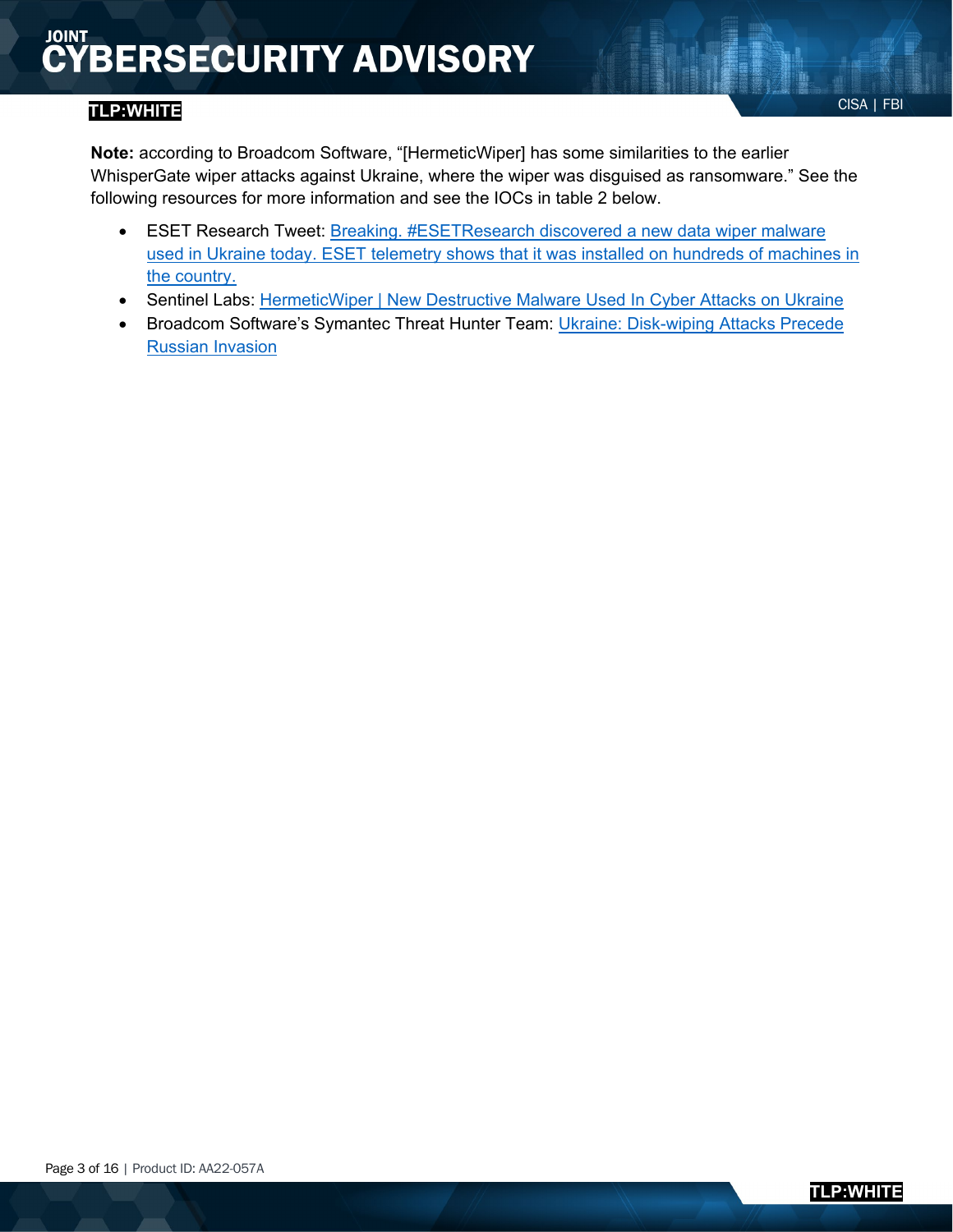| Table 2: IOCs associated with HermeticWiper |  |  |
|---------------------------------------------|--|--|
|---------------------------------------------|--|--|

| <b>Name</b>            | <b>File Category</b> | <b>File Hash</b>                                                                             | <b>Source</b>                                                    |
|------------------------|----------------------|----------------------------------------------------------------------------------------------|------------------------------------------------------------------|
| Win32/KillDisk<br>.NCV | Trojan               | 912342F1C840A42F6B74132F8A7C4FFE7D4<br>0FB77<br>61B25D11392172E587D8DA3045812A66C33<br>85451 | <b>ESET</b><br>research                                          |
| HermeticWiper          | Win32 EXE            | 912342f1c840a42f6b74132f8a7c4ffe7d4<br>0fb77                                                 | <b>Sentinel</b><br>Labs                                          |
| HermeticWiper          | Win32 EXE            | 61b25d11392172e587d8da3045812a66c33<br>85451                                                 | <b>Sentinel</b><br>Labs                                          |
| RCDATA DRV_X64         | ms-compressed        | a952e288a1ead66490b3275a807f52e5                                                             | <b>Sentinel</b><br>Labs                                          |
| RCDATA DRV X86         | ms-compressed        | 231b3385ac17e41c5bb1b1fcb59599c4                                                             | <b>Sentinel</b><br>Labs                                          |
| RCDATA_DRV_XP_<br>X64  | ms-compressed        | 095a1678021b034903c85dd5acb447ad                                                             | <b>Sentinel</b><br>Labs                                          |
| RCDATA_DRV_XP_<br>X86  | ms-compressed        | eb845b7a16ed82bd248e395d9852f467                                                             | <b>Sentinel</b><br>Labs                                          |
| Trojan.Killdis<br>k    | Trojan.Killdis<br>k  | 1bc44eef75779e3ca1eefb8ff5a64807dbc<br>942b1e4a2672d77b9f6928d292591                         | <b>Symantec</b><br><b>Threat</b><br><b>Hunter</b><br><b>Team</b> |
| Trojan.Killdis<br>k    | Trojan.Killdis<br>k  | 0385eeab00e946a302b24a91dea4187c121<br>0597b8e17cd9e2230450f5ece21da                         | <b>Symantec</b><br><b>Threat</b><br><b>Hunter</b><br><b>Team</b> |
| Trojan.Killdis<br>k    | Trojan.Killdis<br>k  | a64c3e0522fad787b95bfb6a30c3aed1b57<br>86e69e88e023c062ec7e5cebf4d3e                         | <b>Symantec</b><br><b>Threat</b><br><b>Hunter</b><br><b>Team</b> |
| Ransomware             | Trojan.Killdis<br>k  | 4dc13bb83a16d4ff9865a51b3e4d2411232<br>7c526c1392e14d56f20d6f4eaf382                         | <b>Symantec</b><br><b>Threat</b><br><b>Hunter</b><br><b>Team</b> |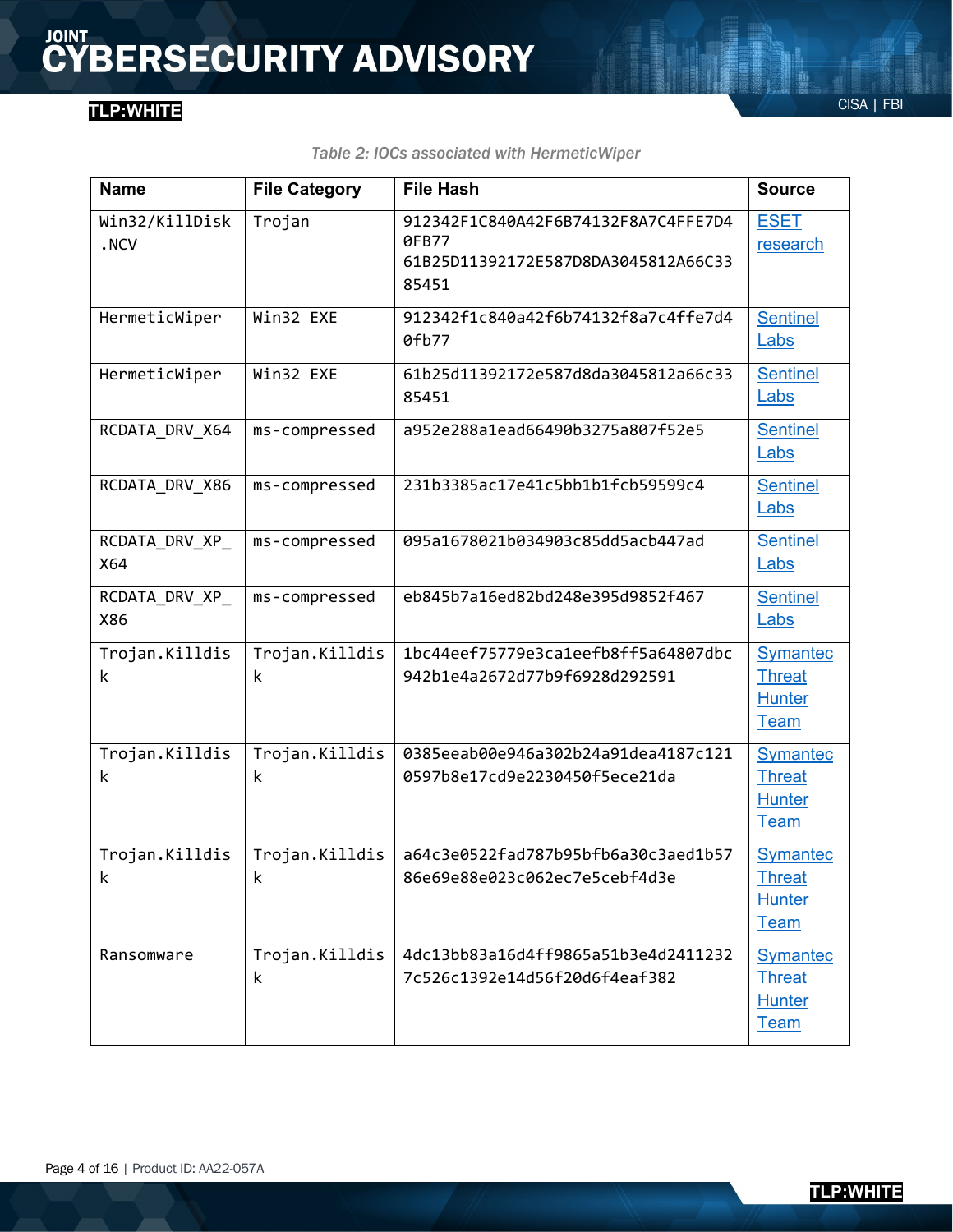#### CISA | FBI **TLP:WHITE**

#### MITIGATIONS

#### Best Practices for Handling Destructive Malware

As previously noted above, destructive malware can present a direct threat to an organization's daily operations, impacting the availability of critical assets and data. Organizations should increase vigilance and evaluate their capabilities, encompassing planning, preparation, detection, and response, for such an event. This section is focused on the threat of malware using enterprise-scale distributed propagation methods and provides recommended guidance and considerations for an organization to address as part of their network architecture, security baseline, continuous monitoring, and incident response practices.

CISA and the FBI urge all organizations to implement the following recommendations to increase their cyber resilience against this threat.

#### Potential Distribution Vectors

Destructive malware may use popular communication tools to spread, including worms sent through email and instant messages, Trojan horses dropped from websites, and virus-infected files downloaded from peer-to-peer connections. Malware seeks to exploit existing vulnerabilities on systems for quiet and easy access.

The malware has the capability to target a large scope of systems and can execute across multiple systems throughout a network. As a result, it is important for organizations to assess their environment for atypical channels for malware delivery and/or propagation throughout their systems. Systems to assess include:

- Enterprise applications particularly those that have the capability to directly interface with and impact multiple hosts and endpoints. Common examples include:
	- o Patch management systems,
	- o Asset management systems,
	- $\circ$  Remote assistance software (typically used by the corporate help desk),
	- o Antivirus (AV) software,
	- o Systems assigned to system and network administrative personnel,
	- o Centralized backup servers, and
	- o Centralized file shares.

While not only applicable to malware, threat actors could compromise additional resources to impact the availability of critical data and applications. Common examples include:

- Centralized storage devices
	- $\circ$  Potential risk direct access to partitions and data warehouses.
- Network devices
	- $\circ$  Potential risk capability to inject false routes within the routing table, delete specific routes from the routing table, remove/modify configuration attributes, or destroy firmware or system binaries—which could isolate or degrade availability of critical network resources.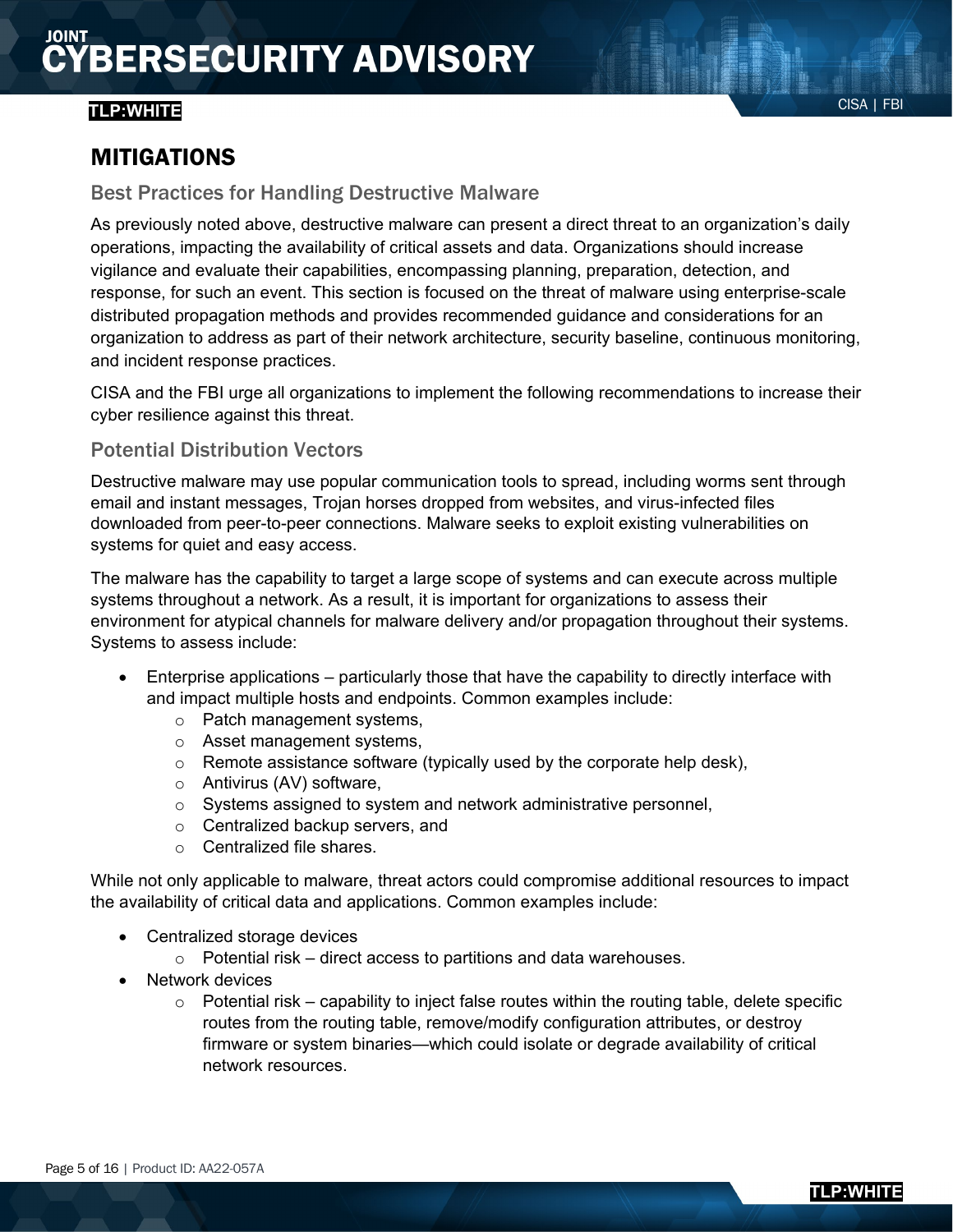#### CISA | FBI **TLP:WHITE**

#### Best Practices and Planning Strategies

Common strategies can be followed to strengthen an organization's resilience against destructive malware. Targeted assessment and enforcement of best practices should be employed for enterprise components susceptible to destructive malware.

#### *Communication Flow*

- Ensure proper network segmentation.
- Ensure that network-based access control lists (ACLs) are configured to permit server-to-host and host-to-host connectivity via the minimum scope of ports and protocols and that directional flows for connectivity are represented appropriately.
	- $\circ$  Communications flow paths should be fully defined, documented, and authorized.
- Increase awareness of systems that can be used as a gateway to pivot (lateral movement) or directly connect to additional endpoints throughout the enterprise.
	- $\circ$  Ensure that these systems are contained within restrictive Virtual Local Area Networks (VLANs), with additional segmentation and network access controls.
- Ensure that centralized network and storage devices' management interfaces reside on restrictive VLANs.
	- o Layered access control, and
	- $\circ$  Device-level access control enforcement restricting access from only pre-defined VLANs and trusted IP ranges.

#### *Access Control*

- For enterprise systems that can directly interface with multiple endpoints:
	- o Require multifactor authentication for interactive logons.
	- $\circ$  Ensure that authorized users are mapped to a specific subset of enterprise personnel.
		- If possible, the "Everyone," "Domain Users," or the "Authenticated Users" groups should not be permitted the capability to directly access or authenticate to these systems.
	- o Ensure that unique domain accounts are used and documented for each enterprise application service.
		- Context of permissions assigned to these accounts should be fully documented and configured based upon the concept of least privilege.
		- **Provides an enterprise with the capability to track and monitor specific actions** correlating to an application's assigned service account.
	- $\circ$  If possible, do not grant a service account with local or interactive logon permissions.
		- Service accounts should be explicitly denied permissions to access network shares and critical data locations.
	- $\circ$  Accounts that are used to authenticate to centralized enterprise application servers or devices should not contain elevated permissions on downstream systems and resources throughout the enterprise.
- Continuously review centralized file share ACLs and assigned permissions.
	- o Restrict Write/Modify/Full Control permissions when possible.

#### *Monitoring*

• Audit and review security logs for anomalous references to enterprise-level administrative (privileged) and service accounts.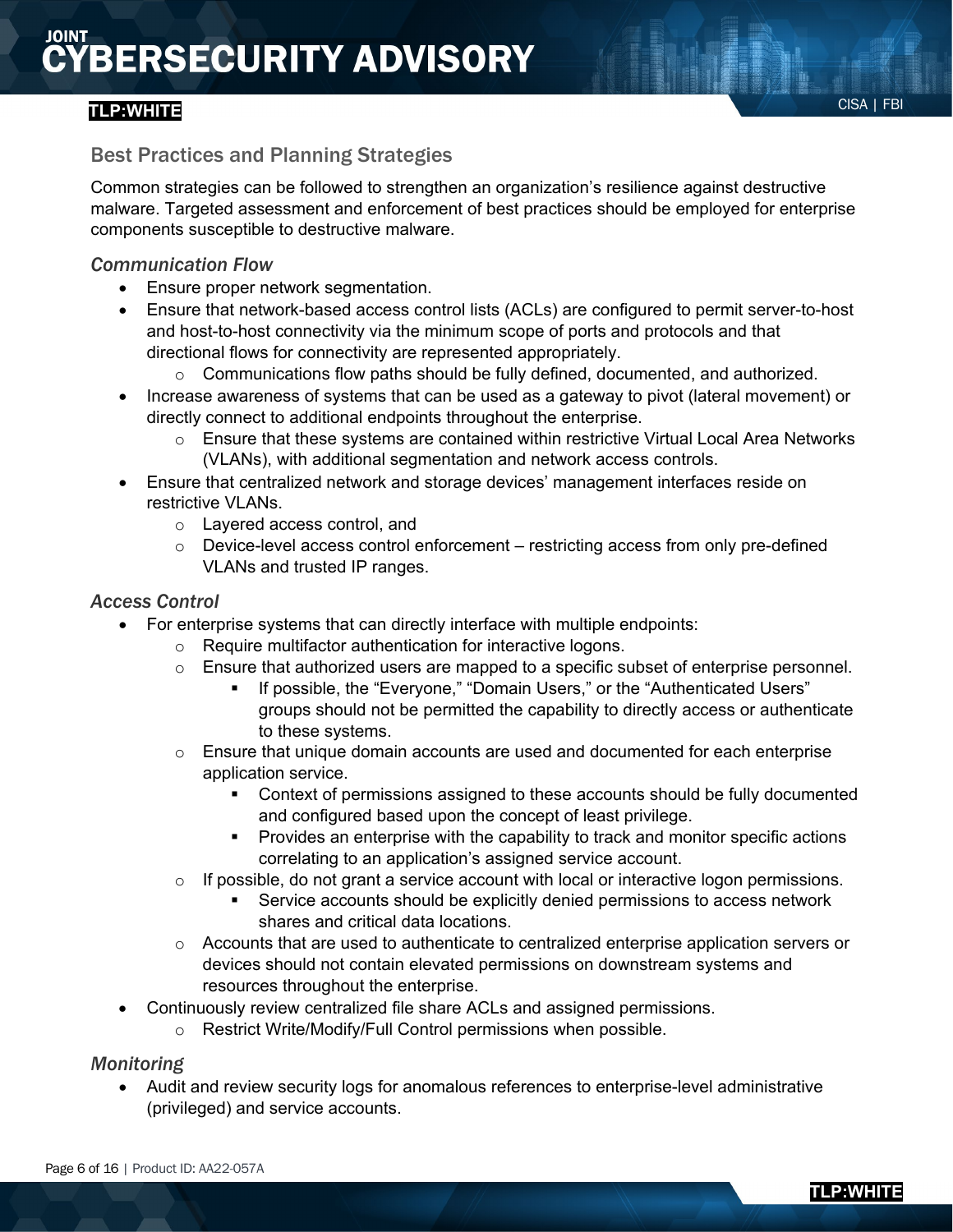#### CISA | FBI **TLP:WHITE**

- o Failed logon attempts,
- o File share access, and
- o Interactive logons via a remote session.
- Review network flow data for signs of anomalous activity, including:
	- o Connections using ports that do not correlate to the standard communications flow associated with an application,
	- o Activity correlating to port scanning or enumeration, and
	- $\circ$  Repeated connections using ports that can be used for command and control purposes.
- Ensure that network devices log and audit all configuration changes.
	- $\circ$  Continually review network device configurations and rule sets to ensure that communications flows are restricted to the authorized subset of rules.

#### *File Distribution*

- When deploying patches or AV signatures throughout an enterprise, stage the distributions to include a specific grouping of systems (staggered over a pre-defined period).
	- $\circ$  This action can minimize the overall impact in the event that an enterprise patch management or AV system is leveraged as a distribution vector for a malicious payload.
- Monitor and assess the integrity of patches and AV signatures that are distributed throughout the enterprise.
	- o Ensure updates are received only from trusted sources,
	- o Perform file and data integrity checks, and
	- $\circ$  Monitor and audit as related to the data that is distributed from an enterprise application.

#### *System and Application Hardening*

- Ensure robust vulnerability management and patching practices are in place.
	- o CISA maintains [a living catalog of known exploited vulnerabilities](https://cisa.gov/known-exploited-vulnerabilities) that carry significant risk to federal agencies as well as public and private sectors entities. In addition to thoroughly testing and implementing vendor patches in a timely—and, if possible, automated—manner, organizations should ensure patching of the vulnerabilities CISA includes in this catalog.
- Ensure that the underlying operating system (OS) and dependencies (e.g., Internet Information Services [IIS], Apache, Structured Query Language [SQL]) supporting an application are configured and hardened based upon industry-standard best practice recommendations. Implement application-level security controls based on best practice guidance provided by the vendor. Common recommendations include:
	- o Use role-based access control,
	- o Prevent end-user capabilities to bypass application-level security controls,<br>For example, do not allow users to disable AV on local workstations For example, do not allow users to disable AV on local workstations.
	- o Remove, or disable unnecessary or unused features or packages, and
	- o Implement robust application logging and auditing.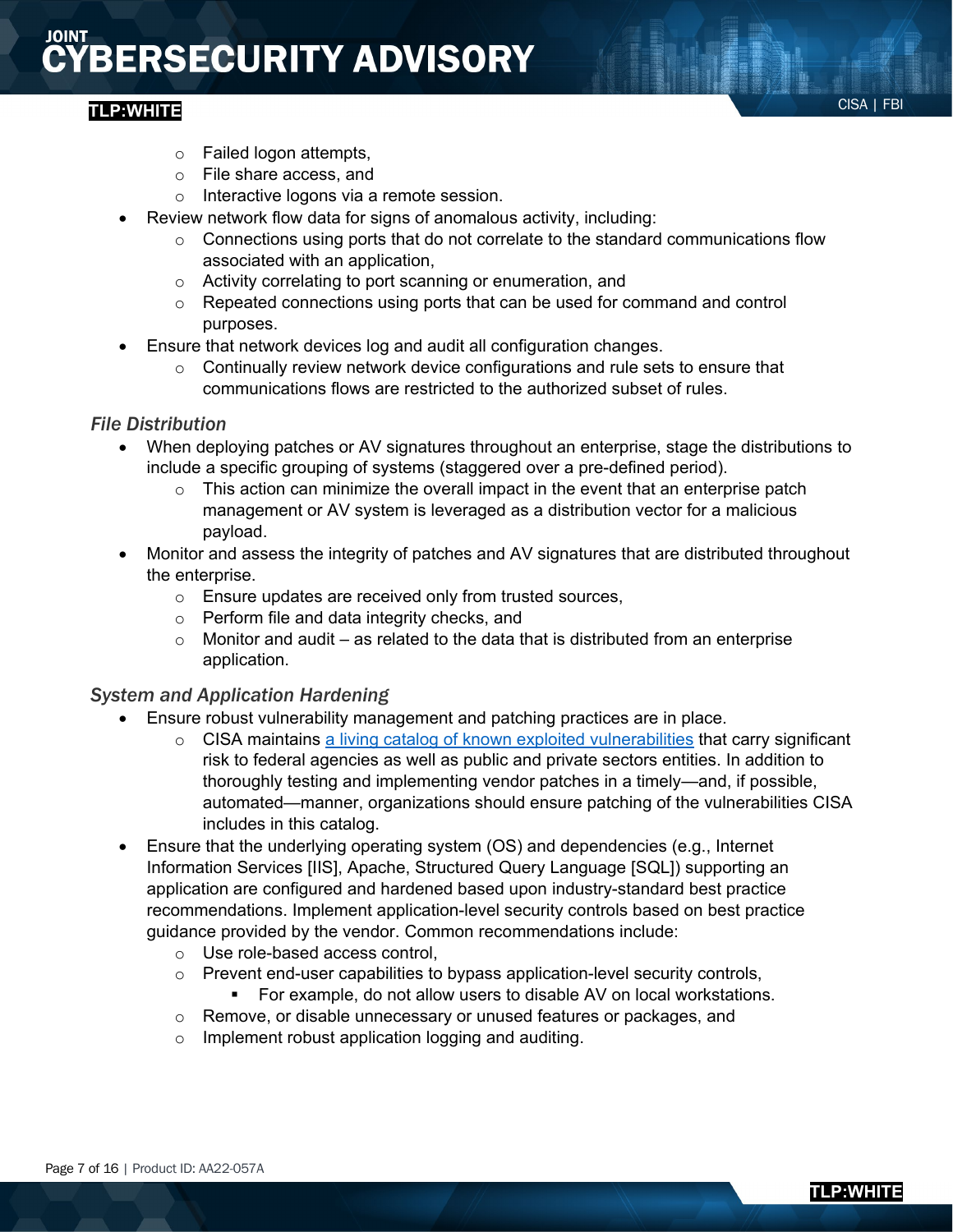#### CISA | FBI **TLP:WHITE**

#### *Recovery and Reconstitution Planning*

A [business impact analysis \(BIA\)](https://www.ready.gov/business-impact-analysis) is a key component of contingency planning and preparation. The overall output of a BIA will provide an organization with two key components (as related to critical mission/business operations):

- Characterization and classification of system components, and
- Interdependencies.

Based upon the identification of an organization's mission critical assets (and their associated interdependencies), in the event that an organization is impacted by destructive malware, recovery and reconstitution efforts should be considered.

To plan for this scenario, an organization should address the availability and accessibility for the following resources (and should include the scope of these items within incident response exercises and scenarios):

- Comprehensive inventory of all mission critical systems and applications:
	- o Versioning information,
	- o System/application dependencies,
	- o System partitioning/storage configuration and connectivity, and
	- o Asset owners/points of contact.
- Contact information for all essential personnel within the organization,
- Secure communications channel for recovery teams,
- Contact information for external organizational-dependent resources:
	- $\circ$  Communication providers.
	- o Vendors (hardware/software), and
	- o Outreach partners/external stakeholders
- Service contract numbers for engaging vendor support,
- Organizational procurement points of contact,
- Optical disc image (ISO)/image files for baseline restoration of critical systems and applications:
	- $\circ$  OS installation media,
	- o Service packs/patches,
	- o Firmware, and
	- o Application software installation packages.
- Licensing/activation keys for OS and dependent applications,
- Enterprise network topology and architecture diagrams,
- System and application documentation,
- Hard copies of operational checklists and playbooks,
- System and application configuration backup files,
- Data backup files (full/differential),
- System and application security baseline and hardening checklists/guidelines, and
- System and application integrity test and acceptance checklists.

#### *Incident Response*

Victims of a destructive malware attacks should immediately focus on containment to reduce the scope of affected systems. Strategies for containment include:

**TLP:WHITE**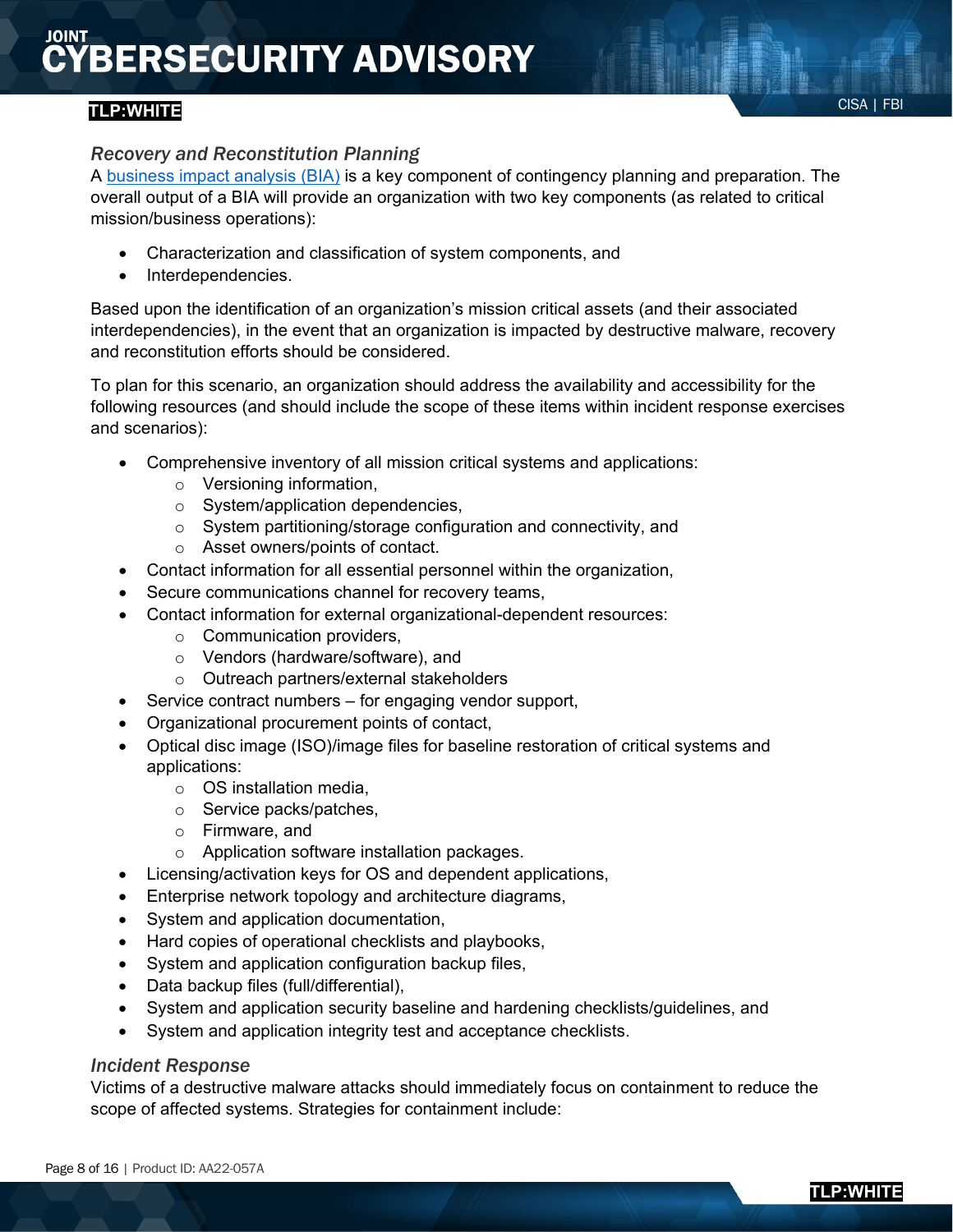#### CISA | FBI **TLP:WHITE**

- o Centralized enterprise application,
- o Centralized file share (for which the identified systems were mapped or had access),
- o Privileged user account common to the identified systems,
- o Network segment or boundary, and
- o Common Domain Name System (DNS) server for name resolution.
- Based upon the determination of a likely distribution vector, additional mitigation controls can be enforced to further minimize impact:
	- $\circ$  Implement network-based ACLs to deny the identified application(s) the capability to directly communicate with additional systems,
		- Provides an immediate capability to isolate and sandbox specific systems or resources.
	- $\circ$  Implement null network routes for specific IP addresses (or IP ranges) from which the payload may be distributed,
		- An organization's internal DNS can also be leveraged for this task, as a null pointer record could be added within a DNS zone for an identified server or application.
	- o Readily disable access for suspected user or service account(s),
	- $\circ$  For suspect file shares (which may be hosting the infection vector), remove access or disable the share path from being accessed by additional systems, and
	- $\circ$  Be prepared to, if necessary, reset all passwords and tickets within directories (e.g., changing golden/silver tickets).

As related to incident response and incident handling, organizations are encouraged to report incidents to the FBI and CISA (see the Contact section below) and to preserve forensic data for use in internal investigation of the incident or for possible law enforcement purposes. See [Technical](https://www.cisa.gov/uscert/ncas/alerts/aa20-245a)  [Approaches to Uncovering and Remediating Malicious Activity](https://www.cisa.gov/uscert/ncas/alerts/aa20-245a) for more information.

### CONTACT

All organizations should report incidents and anomalous activity to CISA 24/7 Operations Center at [central@cisa.dhs.gov](mailto:central@cisa.dhs.gov) or (888) 282-0870 and/or to the FBI via your [local FBI field office](https://www.fbi.gov/contact-us/field-offices) or the FBI's 24/7 CyWatch at (855) 292-3937 or [CyWatch@fbi.gov.](mailto:CyWatch@fbi.gov)

### RESOURCES

- Joint CSA: Understanding and Mitigating Russian State-Sponsored Cyber Threats to U.S. Critical **[Infrastructure](https://www.cisa.gov/uscert/ncas/alerts/aa22-011a)**
- Joint CSA: [NSA and CISA Recommend Immediate Actions to Reduce Exposure Across](https://www.cisa.gov/uscert/ncas/alerts/aa20-205a)  [Operational Technologies and Control Systems](https://www.cisa.gov/uscert/ncas/alerts/aa20-205a)
- Joint CSA: [Ongoing Cyber Threats to U.S. Water and Wastewater Systems](https://www.cisa.gov/uscert/ncas/alerts/aa21-287a)
- CISA and MS-ISAC: [Joint Ransomware Guide](https://www.cisa.gov/sites/default/files/publications/CISA_MS-ISAC_Ransomware%20Guide_S508C.pdf)
- NIST: [Data Integrity: Detecting and Responding to](https://www.nccoe.nist.gov/projects/building-blocks/data-integrity/detect-respond) Ransomware and Other Destructive Events
- NIST: [Data Integrity: Recovering from Ransomware and Other Destructive Events](https://www.nccoe.nist.gov/projects/building-blocks/data-integrity/recover)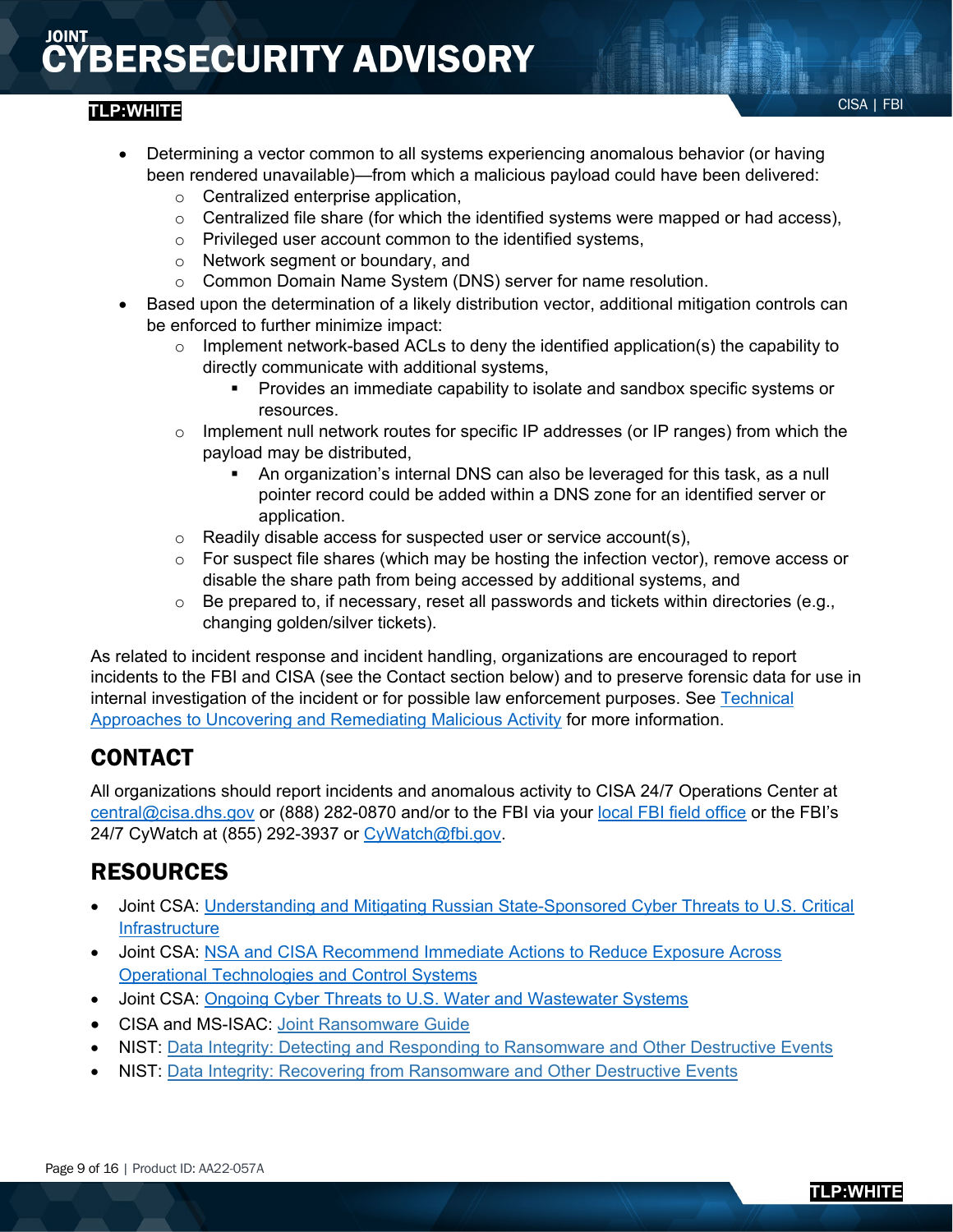#### CISA | FBI **TLP:WHITE**

• CISA [Cyber hygiene services:](https://www.cisa.gov/cyber-hygiene-services) CISA offers a range of no-cost services to help critical infrastructure organizations assess, identify and reduce their exposure to threats, including ransomware. By requesting and leveraging these services, organizations of any size could find ways to reduce their risk and mitigate attack vectors.

### *UPDATED APRIL 28, 2022:*

### APPENDIX: Additional IOCS Associated with WhisperGate

The hashes in Table 3 contain malicious binaries, droppers, and macros linked to WhisperGate cyber actors activity. The binaries are predominantly .Net and are obfuscated. Obfuscation varies; some of the binaries contain multiple layers of obfuscation. Analysis identified multiple uses of string reversal, character replacement, base64 encoding, and packing. Additionally, the malicious binaries contain multiple defenses including VM checks, sandbox detection and evasion, and anti-debugging techniques. Finally, the sleep command was used in varying lengths via PowerShell to obfuscate execution on a victim's network.

All Microsoft .doc files contain a malicious macro that is base64 encoded. Upon enabling the macro, a PowerShell script runs a sleep command and then downloads a file from an external site. The script connects to the external website via HTTP to download an executable. Upon download, the executable is saved to C:\Users\Public\Documents\ filepath on the victim host.

An identified zip file was found to contain the Microsoft Word file macro\_t1smud.doc. Once the macro is enabled, a bash script runs a sleep command and the script connects to htxxps://the.earth.li/~sgtatham/putty/latest/w32/putty.exe. This binary is likely the legitimate Putty Secure Shell binary. Upon download the file is saved to C:\Users\Public\Documents\ file path.

#### Profile of Malicious Hashes

- **Saintbot** (and related .Net loaders)
- **WhisperGate Malware and related VB files**
- **Quasar RAT**
- **.NET Infostealer malware**
- **Telegram Bot**
- **Multiple Loaders** (mostly utilizing PowerShell that pull down a jpg or bin files)
- **Jpg/PNG files** = obfuscated executables
- **antidef.bat** = likely a bat file to disable Windows Defender

*Table 3: Additional IOCs associated with WhisperGate*

| Hash                                     | <b>Associated Files</b> |
|------------------------------------------|-------------------------|
| 647ebdca2ef6b74b17bb126df19bf0ed88341650 | loader2132.exe          |
| 24f71409hde9d01e3519236e66f3452236302e46 | saint.exe               |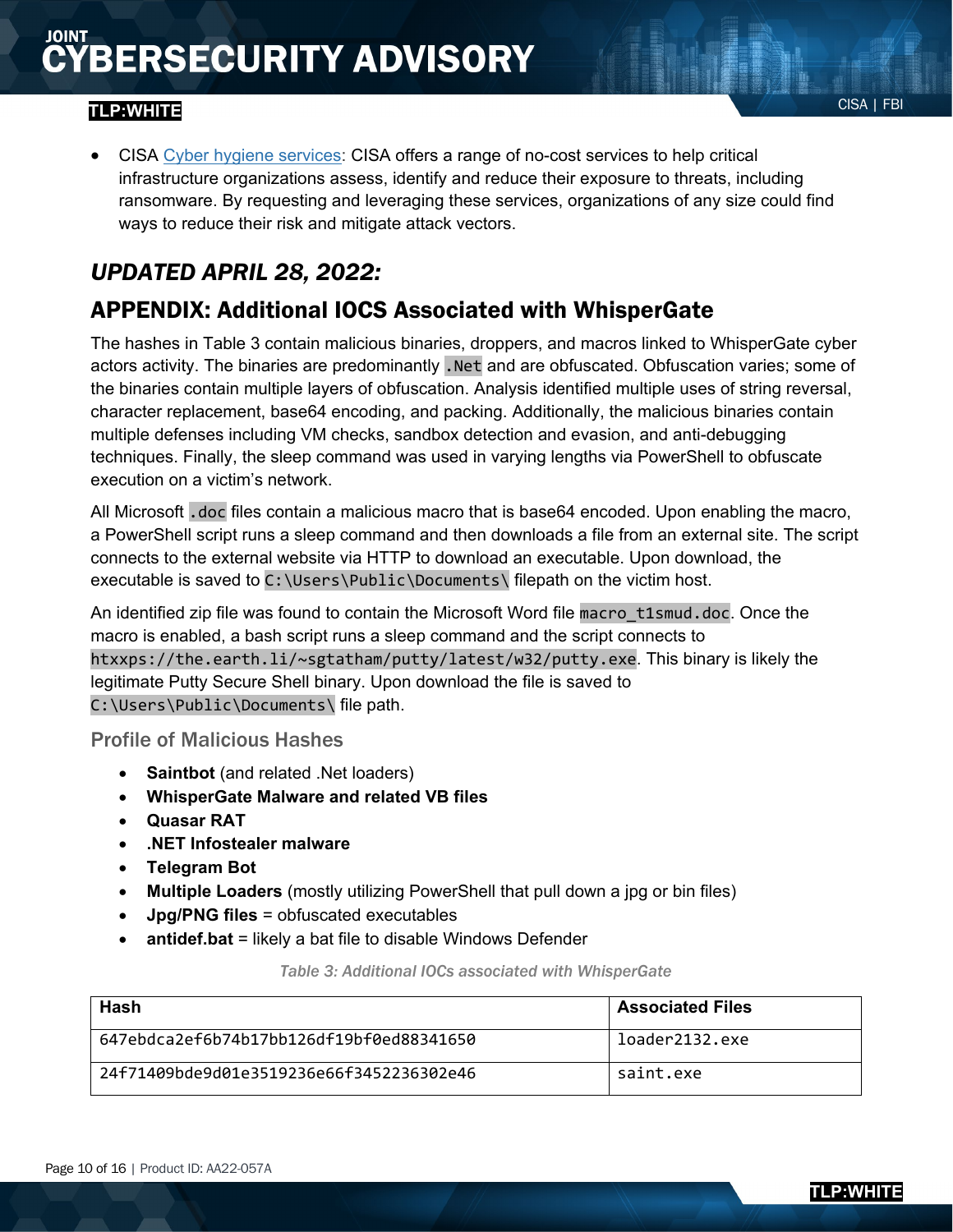| 1e3497ac435936be06ba665a4acd06b850cf56b4 | loader.exe    |
|------------------------------------------|---------------|
| 981319f00b654d0142430082f2e636ef69a377d9 | Yudjcfoyg.exe |
| e0dbe49c9398a954095ee68186f391c288b9fcc5 | Project_1.exe |
| 0ba64c284dc0e13bc3f7adfee084ed25844da3d2 | Hjtiyz.jpg    |
| 6b8eab6713abb7c1c51701f12f23cdff2ff3a243 | Ltfckzl.jpg   |
| 3bbb84206f0c81f7fd57148f913db448a8172e92 | Vgdnggv.jpg   |
| 7c77b1c72a2228936e4989de2dfab95bfbbbc737 | Pfiegomql.jpg |
| c0cd6f8567df73e9851dbca4f7c4fbfe4813a2e1 | Fezpwij.jpg   |
| d6830184a413628db9946faaae8b08099c0593a0 | Bqpptgcal.jpg |
| d083da96134924273a7cbc8b6c51c1e92de4f9e1 | loader.jpg    |
| d599f16e60a916f38f201f1a4e6d73cb92822502 | Debythht.jpg  |
| 9b9374a5e376492184a368fcc6723a7012132eae | Dmhdgocsp.jpg |
| 86bd95db7b514ea0185dba7876fa612fae42b715 | Zysyrokzk.jpg |
| e7917df9feabfedae47d8b905136d52cb5cb7f37 | Baeipiyd.jpg  |
| b2d863fc444b99c479859ad7f012b840f896172e | Tbopbh.jpg    |
| d85e1614cf4a1e9ec632580b62b0ecb5f8664352 | Lxkdjr.jpg    |
| 08f0b0d66d370151fd8a265b1f9be8be61cc1aa9 | Twojt.bin     |
| 5ac592332a406d5b2dcfc81b131d261da7e791d2 | Rv1xi.bin     |
| 052825569c880212e1e39898d387ef50238aaf35 | Yarfe.bin     |
| 4c2a0f44b176ba83347062df1d56919a25445568 | Ftvqpq.bin    |
| d51214461fc694a218a01591c72fe89af0353bc1 | Pkbsu.bin     |
| 1125b2c3c91491aa71e0536bb9a8a1b86ff8f641 | Pkcxiu.bin    |
| 37f54f121bcae65b4b3dd680694a11c5a5dfc406 | loader.bin    |
| 4facd9a973505bb00eb1fd9687cbab906742df73 | loader.bin    |
| 376a2339cbbb94d33f82dea2ea78bb011485e0d9 | Qmpnrffn.bin  |
| b6793fc62b27ee3cce24e9e63e3108a777f71904 | Vpzhote.bin   |
| 1fc463b2f53ba0889c90cc2b7866afae45a511de | Yymmdbfrb.bin |
| ff71f9defc2dd27b488d961ce0fbc6ece56b2962 | Zlhmmwutx.bin |
| 13ca079770f6f9bdddfea5f9d829889dc1fbc4ed | Xhlnfjeqy.bin |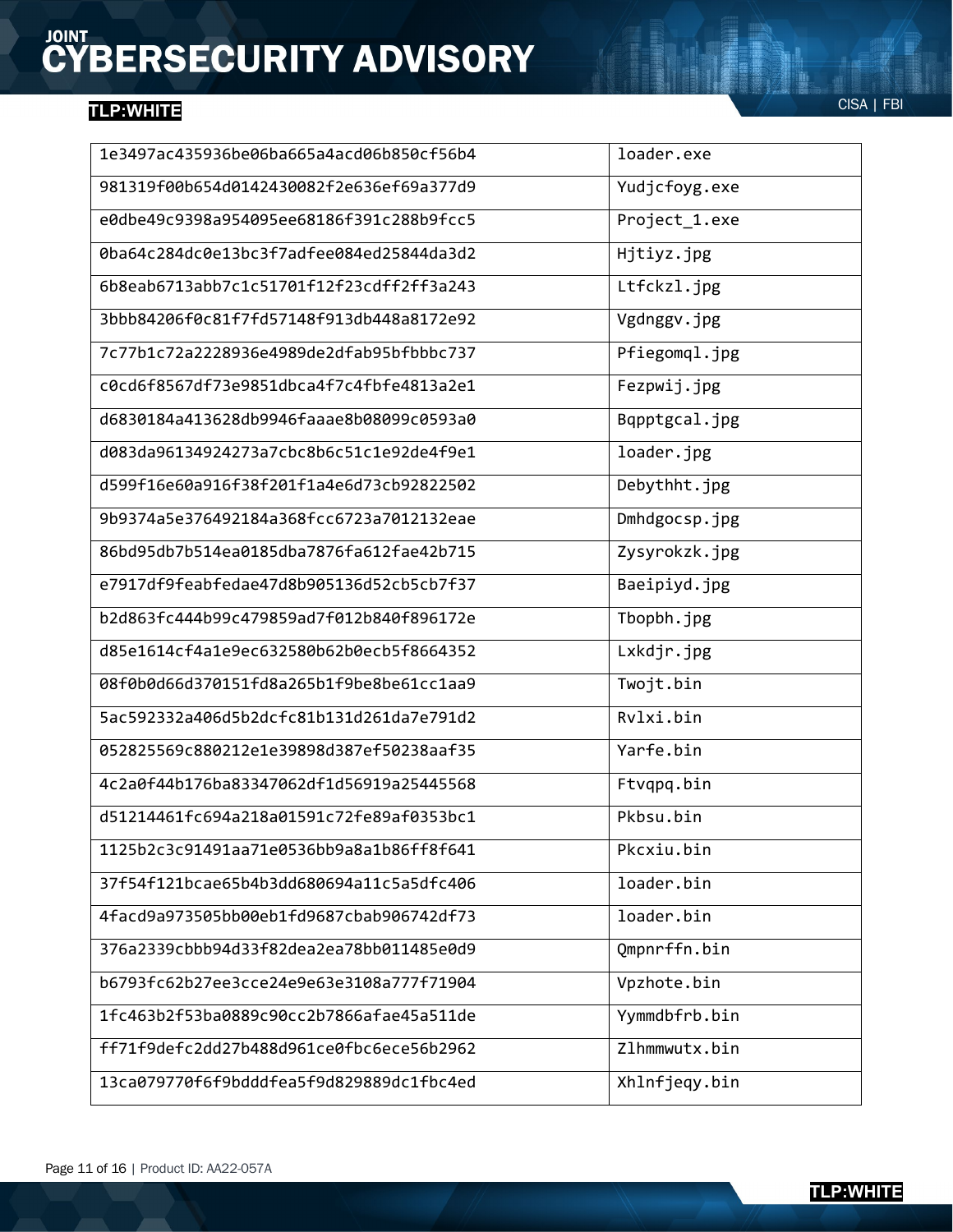| c99c982d1515ade3da81268e79f5e5f7d550aabd | Gpfsqm.png     |
|------------------------------------------|----------------|
| d6ffa42548ff12703e38c5db6c9c39c34fe3d82a | Ktlbo.png      |
| bd5116865bcf066758f817ba9385cc7d001ecad9 | Vgdnggv.png    |
| 034c0d73b21cf17c25c086d19a6ef3bb8a06bab7 | Rsscffiiu.png  |
| 69e4efc8000a473d2b2c0067f317b22664453205 | loader.png     |
| 424f7a756f72f1da9012859bf86ad7651bafa937 | Wmztvc.png     |
| 6c64e1f2ba11ecff5e899f880d14da42acf3f699 | Ygxdlt.png     |
| fa8a373e837d7be2fce0bfe073a6fdeaefc56ca1 | Fewbfaklk.png  |
| 0eccc0aa674fd9fc27023c70067e630fd5d21cd6 | www.google.png |
| 6e11c3e119499f11b83787cc4bb5f2751bd90219 | Nxoaa.com      |
| 8a93bfd9e70611547a420971662d113b6b3c6234 | Lxkdjr.com     |
| b19d5f0d8696271aff5af616b91a4cdc73981934 | www.google.com |
| b5e3e65cd6b09b17d4819a1379dde7db3e33813b | Cpdfx.jpeg     |
| d92e315f3c290a7e71950480f074af5b59e8bd3d | Mtubbb.jpeg    |
| fb83899dc633c59a8473a3048c9aacce7e1bf8d8 | Kzwolw.jpeg    |
| 5fbd9bd73040d7a2cac0fc21d2fe29ebe57fb597 | Fczdcmep.jpeg  |
| 90fa56e79765d27d35706d028d32dc5be7efb623 | Jdeiipc.jpeg   |
| cd8ef5a2543a2535416655f861c574c63e9008ea | 5415.jpeg      |
| 72a45d6bfde93eb92a7b7a1ea284f35e1d24203a | 000.jpeg       |
| d2a697fc1b61888c49a48ce094e400b62a71201d | Ofewufeiy.exe  |
| bddb6994656659d098d6040dc895e90877fb1266 | load.exe       |
| 00d6c66ab2fd1810628d13980cc73275884933b1 | loader.exe     |
| 12f50a97955497c49f9603ea2531384e430f0df5 | loader.exe     |
| 27c176bbd3e254d5e46ccb865d29c8c166ba4a9f | Wdlord.bin     |
| 88c76d31b046227d82f94db87697b25e482eb398 | Ofewufeiy.bin  |
| 2e113050a81bbd0774db7e86fad4abd44e5b6ec2 | Bdfjvu.bin     |
| db370ee79d9b4bd44e07f425d7b06beffc8bdded | Jdnpanki.bin   |
| 88e5bf24bd0f01778217c4fcdb37b76929c2d32b | downloader.bin |
| f6acdc16c695c3c219116aea3d585efedcafdab5 | up74987340.bin |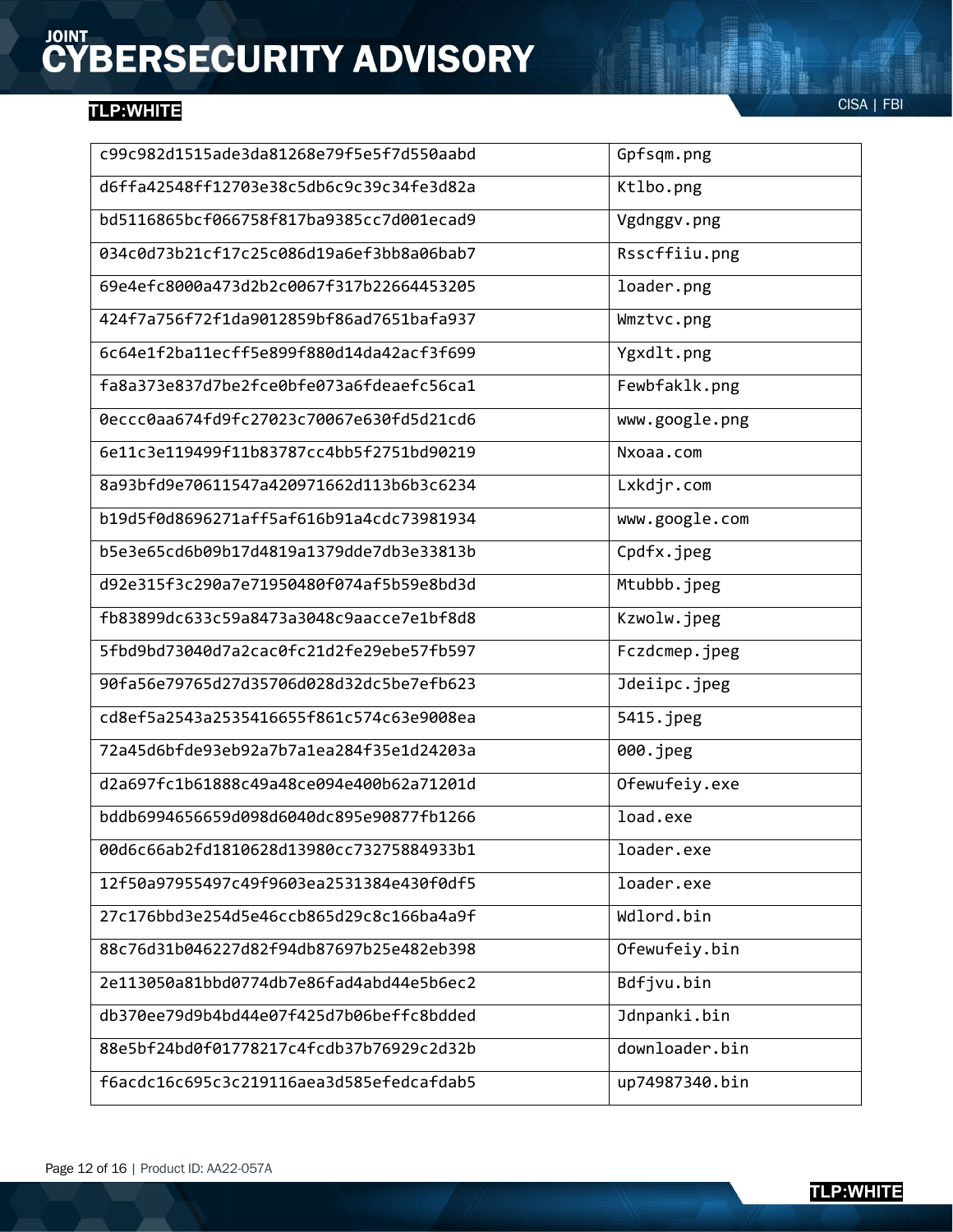| c3181fd7cb463893fc73974acc0016605d90ef6c | Tdivhgry.png   |
|------------------------------------------|----------------|
| 731dab83ef1d02203db64fbefbe59f3791db1e21 | Mbowytboz.png  |
| 50566fdea2f4b8a3466427f9c6798dabe2587823 | Tlmbluje.png   |
| 5dbd68dd3bab6f3a06e303d68bb23e37994084eb | loader.png     |
| ac618c4ece55eca2b067bedd2ce963b8ada30b40 | antidef.bat    |
| a0074dbb3316eb570c08219609921a33052d7356 | antidef.bat    |
| c4f8d6354ef3ee4e437aa7312df0121446d3a71f | antidef.bat    |
| d9c2ce9c53f10cd12844a98270b4559e9fbfde44 | antidef.bat    |
| 87a36b87bade46d0b0614b104152db7814808b21 | antidef.bat    |
| d3ff54b679922ff9296bfb1b4c379d361f44afd9 | 1631031555.doc |
| 71daf7af9480743f9e20254946521d6b648b0fe8 | 1631031555.doc |
| 1aa120fe90d053060fb4e741bcde1f41d6d33303 | 1631031555.doc |
| aa124ef17e870e6cd291cb371cde52ca4ffc94d2 | 1631031555.doc |
| f79829972bc0ace5c498df3a840acf7d41c56056 | 1631031555.doc |
| efa60e42ff1f5c5b57b9fb15a5b04baded2c4c82 | 1631031555.doc |
| c96fc59fbe8495dbb50e5ba73b53496614ef8a8a | 1631031555.doc |
| 09650cb7a5ed0f43cf67985d03182ca608591a7c | 1631031555.doc |
| c9600ba9e63500b2fe345ff190042ef11d4ce88e | 1631031555.doc |
| ba6f3e474174bcb97c365b4d6365c71ca294aa16 | 1631031555.doc |
| f71f0289d99aa1334e7e74b68320cbabbd37fbc1 | 1631031555.doc |
| 50df153f513b3be09e474b23553b3610625fbb41 | 1631031555.doc |
| 9496494756ab4276cf4e4aeb4988e781f0db031a | 1631031555.doc |
| 4de3118370c2720d60df566684b8b3b7ebf6dfa2 | 1631031555.doc |
| d2d475d2df5b0ec1e97ea45e499f55e45d2aac17 | 1631031555.doc |
| cdf858add61db5c44503f78cda67915ddb0f77d6 | 1631031555.doc |
| 39e7abe29f4a574d80b438233e4d2099b99000bb | 1631031555.doc |
| 4212472d84ab9f36402bcc12193b9c63901a21d2 | 1631031555.doc |
| 2277461ac707766f5bb694235b7edfd78af26ff1 | 1631031555.doc |
| d57100a6d734be30a8a92734175a67983c7b0c32 | 1631031555.doc |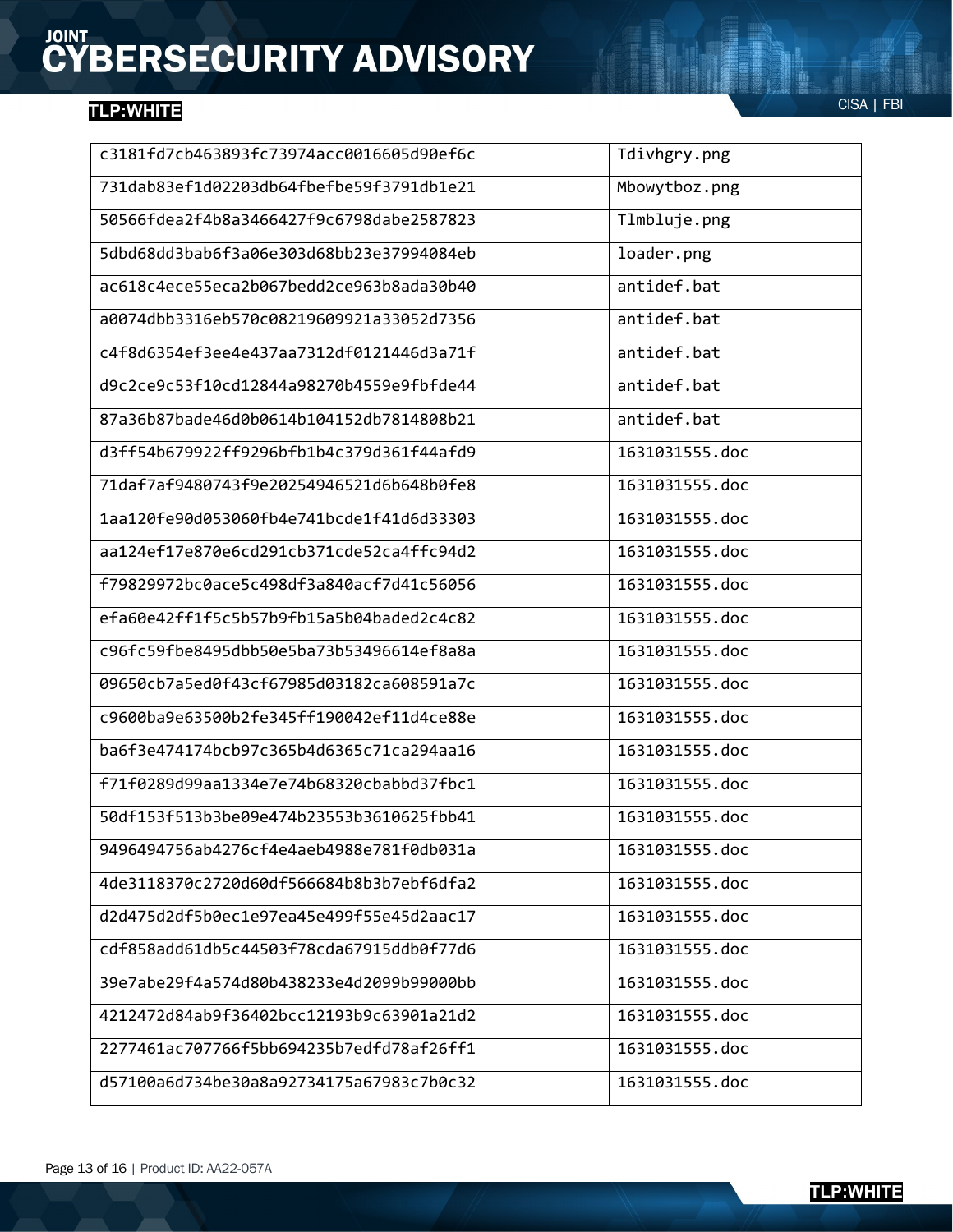| ba9a811915c3134bfde4414b051a8e6d7949080c | 1631031555.doc |
|------------------------------------------|----------------|
| 1d543a67ea0fcbc5cdc3d698af0d285356d2001b | 1631031555.doc |
| 965e4bae8d753efc695c3b1705f43ea7333a1688 | 1631031555.doc |
| 594fad1593de55df36f294a32330f7b6f487a3e8 | 1631031555.doc |
| ac672a07c62d48c0a7f98554038913770efaef11 | 1631031555.doc |
| fa62e7df0cc1ece81ba2228cc22be01214cab2ab | 1631031555.doc |
| fdc6bf0a4154d79115ddfac02134580ac4685222 | 1631031555.doc |
| e5828387cd6f596932d6caebfd76de1df5ba9ee2 | 1631031555.doc |
| f5c769d2a27877e56cc0c540490b26c7c0ff25dd | 1631031555.doc |
| b589574d1ca3438929b8051329552d8e62a7a128 | 1631031555.doc |
| 1f731bef9777cd4531de39b98a881d83506bb5d9 | 1631031555.doc |
| e68dc7a106dab7186fc3ff3f7c70ab280b89d17d | 1631031555.doc |
| 572acb2baea77c5ba8e9fe668fd81a817e695d73 | 1631031555.doc |
| 27a6e76209de03e55136dd72533f3c81d3e715e4 | 1631031555.doc |
| 1ae21693ce6060059a1284a1e3166f735c339687 | 1631031555.doc |
| 9e96114159d458597ed2fdc8603a97c9cd2c1e90 | 1631031555.doc |
| ca00849b308d48daaea7d86e0d7c7af580a2e856 | 1631031555.doc |
| 305d215c36d2a7fd9913007059a93e140503870d | 1631031555.doc |
| d503b4818a36f7eae9fbee0d8468b811bca87e83 | 1631031555.doc |
| 512510a1a5c20ecbcc96781366edaaac58ae4608 | 1631031555.doc |
| e53c3b7726cb36b3e898d48ad0f25dbd032e8a8b | 1631031555.doc |
| 2ecbb11218f3a24a6c1f33ea7027ab714fad2c3f | 1631031555.doc |
| 93cecf50d645ff633ef57e014c49a3ae967140c6 | 1631031555.doc |
| 10bc94cdefb8ed8d305d087ca868b8fe963c69d4 | 1631031555.doc |
| c4740eec9528e1a205326c8a7b7e8d44c8a5b6b1 | 1631031555.doc |
| 312b8526b3e961887104e80f6447f5bb33ed06df | 1631031555.doc |
| 88750f0e1f488656ef0aeb3c40a5785d6c72eb3f | 1631031555.doc |
| c5e57aa3e027f1ae4d3216a5b652b11a63314534 | 1631031555.doc |
| d6594fda649e3e4f15ea35e8ed29ac5c8c14760a | 1631031555.doc |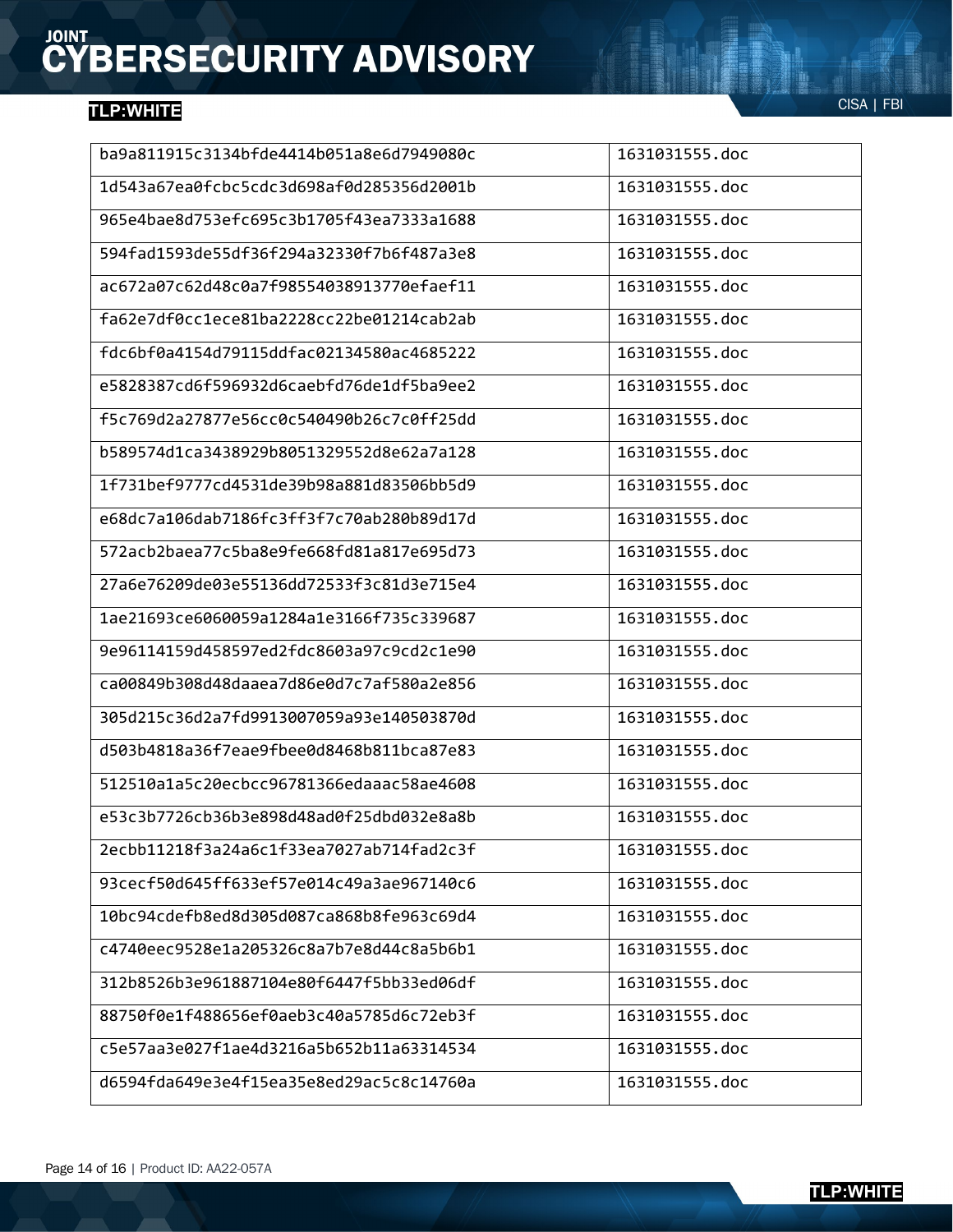| f831bb0148a8f9d34f914d9560be062c821a7d83 | 1631031555.doc            |
|------------------------------------------|---------------------------|
| b48cbc3ba518c9db5840169e1e21b3ca66cd8177 | 1631031555.doc            |
| 3bb75935fc79205dffccb6102a19f0b96300ab70 | 1631031555.doc            |
| 9d0d4de1d09624de659ce39f449ce5a17f1bef50 | 1631031555.doc            |
| 5ab518686fcd3879dd8c02d74b97caa333ea51ab | 1631031555.doc            |
| 8fbc7565af01b4a53c72fede3678f4aeba40c5f4 | 1631031555.doc            |
| 8998c076c21930b8fb223882fd9d82899544a902 | 1621031555.doc            |
| 988f07a4094a4a93b76a165ea9f7e251bbbf340f | 1621031555.doc            |
| 95cf3c261178388c850a777ffe981bbeb287afcb | 1621031555.doc            |
| e52cea59499060b8d0e84a7594a687448599f386 | 1621031555.doc            |
| cdcccb2a011cd22f49d7a96ffb06df3fe334f960 | 1621031555.doc            |
| 5ec9d35b41ee59d109370b257603aa804ecb7c15 | 1621031555.doc            |
| 42a28a4fa6bdb674be63001cd5efff6f7c1b11fc | 1621031555.doc            |
| 4fabb94902244f60fd2359c61c1c79434095a2ba | 1621031555.doc            |
| fbc4d60042c69bf2b5fec701201b24ceb22a43fe | 1621031555.doc            |
| 5096ca0de8b6ca27dcdcf5790a2cb99566f03e04 | 1622031555.doc            |
| f7cf30c68989c4a3852397f59fda5d8d1f67f396 | 1622031555.doc            |
| c4ebbfcb3dc47a1260a0af9b3eb9b125f48d22cc | 1622031555.doc            |
| 59b03cfb7f2d672f66eb6d027244cb1d9f39f30a | 16.09.2021.pdf.js         |
| 4ac3c035909101ebddcb78573723d4d48b293a6e | loader_exe_64_97975_1.exe |
| f990e9c85cd196f9380930e951fbc2085fdf76b7 | api_signed_3.exe          |
| e8623063485c61d7411fab8f72cfdbab08f29131 | api_crypted_2.exe         |
| e0770b79e372f2cab86ae2ec33b5160708059eee | payload.exe               |
| 2ee451947da9efdee0e9f39c9623f388297db6b4 | test2.exe                 |
|                                          | 21312d.exe                |
| c681f91c80673deff9f6efa61060f597fc0c1cd0 | payload.exe               |
| d8d875f31c4d7c40cfd6483d6b250943d4f5e437 | api177_crypted.exe        |
| f24c3237a1612888c8b5526e557a963f3b73e984 | api177_signed.exe         |
| 76152dc6243ae29d8315f24f6e9449d620f672cd | Fearsomely.exe            |